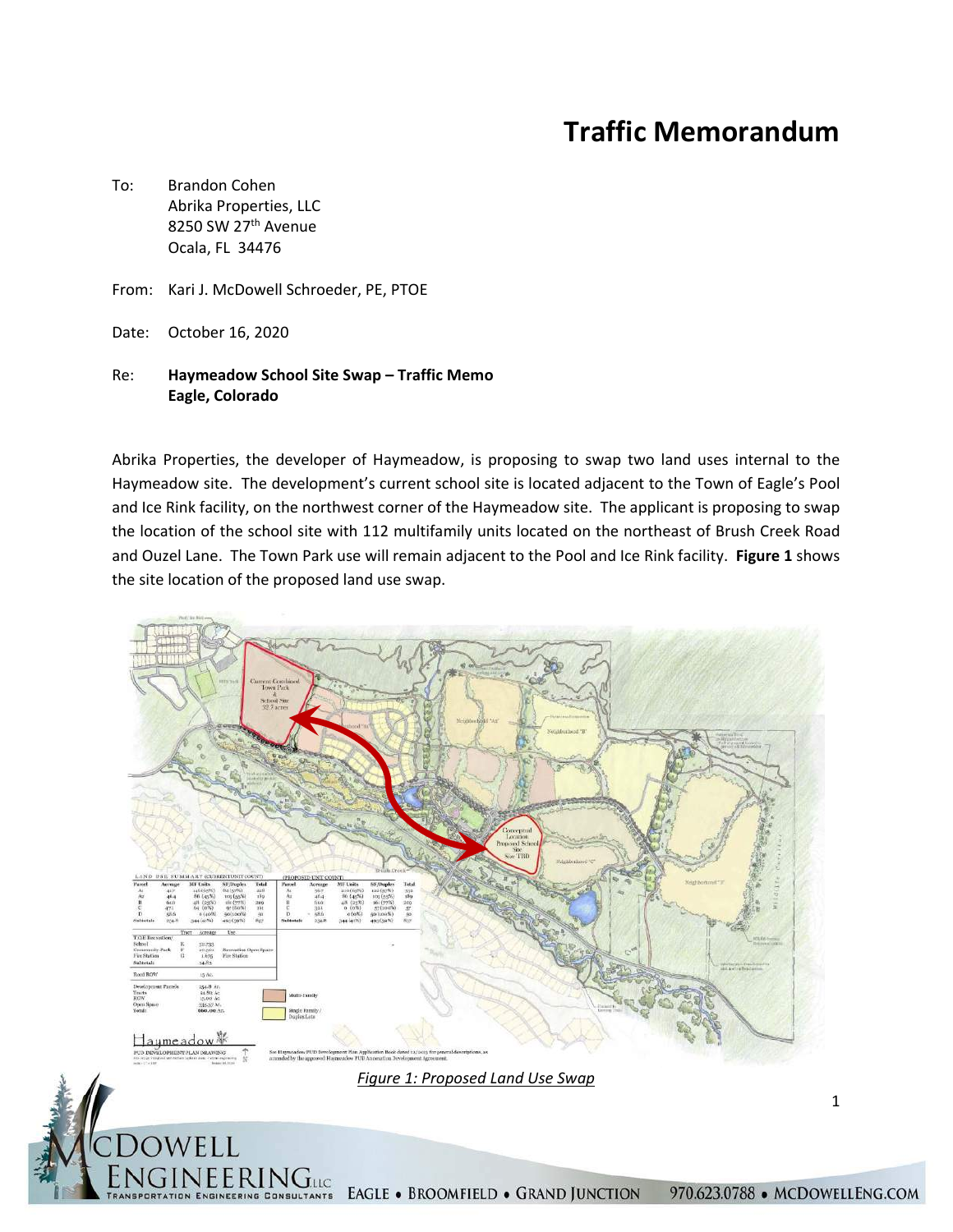# **Project Background**

The Town of Eagle previously approved a Transportation Impact Study<sup>1</sup> (TIS) for the Haymeadow development. Data and recommendations from this TIS are referenced in this analysis of traffic impacts from the proposed school site swap.

### **Trip Generation Impacts**

The anticipated trip generation for each site was taken from the TIS<sup>1</sup>. Refer to Table 1.

|                |                 | <b>Haymeadow Traffic Study</b>                       |                         |                       |                                                                                                                              |                                                            |                            |       |                                                  |                                                                         |          |                |                          |                                         |            | <b>FOX TURBLE</b> |                |                 |
|----------------|-----------------|------------------------------------------------------|-------------------------|-----------------------|------------------------------------------------------------------------------------------------------------------------------|------------------------------------------------------------|----------------------------|-------|--------------------------------------------------|-------------------------------------------------------------------------|----------|----------------|--------------------------|-----------------------------------------|------------|-------------------|----------------|-----------------|
|                | <b>ITE Code</b> | <b>Land Use</b>                                      | Size                    | Unit                  | Table 2. Trip Generation Estimate for the Haymeadow Development and the Recreation Facility<br><b>Trip Reduction Factors</b> |                                                            | <b>Average Daily Trips</b> |       |                                                  | External A.M. Peak Hour<br>Trips                                        |          |                |                          | External P.M. Peak Hour<br><b>Trips</b> |            |                   |                |                 |
| Parcel         |                 |                                                      |                         |                       | Multi-Modal                                                                                                                  | Internal<br>Trips and<br>Multi-<br>Purpose<br><b>Trips</b> | Pass-By                    | Rate  | <b>Total Trips</b><br>with No Trip<br>Reductions | Total<br>External<br><b>Trips With</b><br>Trip<br>Reductions Rate Total |          |                | in.                      |                                         |            | Out Rate Total In |                | <b>Out</b>      |
| School         |                 | 520/522 K - 8 School (4)                             | 600                     | <b>Students</b>       | 0.10                                                                                                                         | 0.375                                                      | 0.00                       | 1.36  | 816                                              |                                                                         | 459 0.47 | 159            | 87                       |                                         | 72   0.15  | <b>BI</b>         | 25             | 26              |
| A1             | 210             | <b>Single Family Detached</b>                        | 67                      | <b>Dweling Units</b>  | 0.05                                                                                                                         | 0.05                                                       | 0.00                       | 9.57  | 641                                              |                                                                         | 579 0.75 | 45             | 11                       |                                         | 34 101     | 61                | 391            | 23              |
| A1             | 230             | Townhome / Condo / Apt                               | 140                     | <b>Dwelling Units</b> | 0.05                                                                                                                         | 0.05                                                       | 0.00                       | 5.86  | 820                                              |                                                                         | 740 0.44 | 56             | $\cdot$ 9                | 47                                      | 0.52       | 66                | 44             | 22              |
| A1             | (2)             | Accessory Dwelling Units                             | 10                      | Dwelling Units        | 0.05                                                                                                                         | 0.05                                                       | 0.00                       | 5.88  | 59                                               |                                                                         | 53 0.44  | $\overline{4}$ | 1                        | 3 <sub>1</sub>                          | 0.52       | $\overline{5}$    | $\overline{3}$ | $\overline{2}$  |
| AT             |                 | Subtotal Parcel A1                                   | 217                     |                       |                                                                                                                              |                                                            |                            |       | 1,520                                            | 1,372                                                                   |          | 105            | 21                       | 84                                      |            | 132               | 85             | 47              |
| A <sub>2</sub> | 210             | Single Family Detached                               | 90                      | <b>Dwelling Units</b> | 0.05                                                                                                                         | 0.05                                                       | 0.00                       | 9.57  | 86                                               |                                                                         | 777 0.75 | 61             | 15                       | 46                                      | 1.01       | 82                | 52             | 30              |
| A <sub>2</sub> | 230             | Townhome / Condo / Apt                               | 93                      | Dwelling Units        | 0.05                                                                                                                         | 0.05                                                       | 0.00                       | 5.86  | 545                                              |                                                                         | 492 0.44 | 37             | 6                        | 31                                      | 0.52       | 44                | 29             | 15              |
| A2             | (2)             | Accessory Dwelling Units                             | 13                      | <b>Dwelling Units</b> | 0.05                                                                                                                         | 0.05                                                       | 0.00                       | 5.86  | 76                                               |                                                                         | 69 044   | $\mathfrak{H}$ | 1                        |                                         | 4052       | 6                 | 4              | $\overline{2}$  |
| A <sub>2</sub> |                 | Subtotal Parcel A2:                                  | 196                     |                       |                                                                                                                              |                                                            |                            |       | 1,482                                            | 1.338                                                                   |          | 103            | 22                       | 81                                      |            | 132               | 85             | 47              |
| $\overline{B}$ | 210             | Single Family Detached                               | 147                     | Dwelling Units        | 0.05                                                                                                                         | 0.05                                                       | 0.00                       | 9.57  | 1.407                                            | 1.270 0.75                                                              |          | 300            | 25                       |                                         | $75 - 101$ | 134               | B4             | 50              |
| B              | 230             | Townhome / Condo / Apt                               | 48                      | <b>Dwelling Units</b> | 0.05                                                                                                                         | 0.06                                                       | 0.00                       | 5.86  | $^{28}$                                          |                                                                         | 254 0.44 | 19             | 3                        |                                         | 16 0.52    | 23                | 15             | 8 <sup>1</sup>  |
| Ţ              | (2)             | <b>Accessory Dwelling Units</b>                      | 22                      | <b>Dwelling Units</b> | 0.05                                                                                                                         | 0.05                                                       | 0.00                       | 5.86  | ī2.                                              |                                                                         | 116 044  | э              | ш                        |                                         | 8 0.52     | 10                | T              |                 |
| B              |                 | Subtotal Parcel B:                                   | 217                     |                       |                                                                                                                              |                                                            |                            |       | 1,817                                            | 1,640                                                                   |          | 128            | 29                       | 99                                      |            | 167               | 106            | 61              |
| c              | 210             | Single Family Detached                               | 88                      | <b>Dwoling Units</b>  | 0.05                                                                                                                         | 0.06                                                       | 0.00                       | 9.57  | 842                                              |                                                                         | 760 0.75 | 60             | 15                       |                                         | 45 101     | 80                | 50             | 30              |
| C              | 230             | Townhome / Condo / Apt                               | <b>B4</b>               | <b>Dwelling Units</b> | 0.05                                                                                                                         | 0.05                                                       | 0.00                       | 5.88  | 375                                              |                                                                         | 338 0.44 | 25             | $\Delta$                 |                                         | 21 0.52    | 30                | 20             | 10 <sub>1</sub> |
| τ              | (2)             | Accessory Dwelling Units                             | $\overline{13}$         | <b>Dweling Units</b>  | 0.05                                                                                                                         | 0.05                                                       | 0.00                       | 5,881 | 76                                               |                                                                         | 031 054  | $\overline{5}$ | ÷                        |                                         | 4 0.52     | B)                | 7              |                 |
| C              |                 | Subtotal Parcel C:                                   | 165                     |                       |                                                                                                                              |                                                            |                            |       | 1,293                                            | 1.167                                                                   |          | 90             | 20                       | 701                                     |            | 116               | 74             | 42              |
| $\Box$         | 210             | Single Family Detached                               | 50                      | Dwelling Units        | 0.05                                                                                                                         | 0.05                                                       | 0.00                       | 9.57  | 479                                              |                                                                         | 432 075  | 34             | $\vert \mathbf{q} \vert$ |                                         | 25 101     | 46                | 29             | 17              |
| Ð              | 230             | Townhome / Condo / Apt                               | $\alpha$                | Dwelling Units        | 0.05                                                                                                                         | 0.05                                                       | 0.00                       | 5.88  | ¢                                                |                                                                         | 0.044    | $\theta$       | $\Omega$                 |                                         | 0.052      | D.                | $\Omega$       | $\theta$        |
| D              | (2)             | Accessory Dwelling Units                             | B                       | <b>Dwelling Units</b> | 0.05                                                                                                                         | 0.05                                                       | 0.00                       | 5.66  | 47                                               |                                                                         | 42 0.44  | $\mathbf{3}$   | $\ddot{o}$               | 3 <sub>1</sub>                          | 0.52       | 4                 | $\overline{3}$ |                 |
| $\Box$         |                 | Subtotal Parcel D.                                   | 58                      |                       |                                                                                                                              |                                                            |                            |       | 526                                              | 474                                                                     |          | 37             | $\overline{9}$           | 28                                      |            | 50                | 32             | 18              |
| Civic          | 412             | Community Park (3)                                   | 13                      | Acres                 | 0.15                                                                                                                         | 0.50                                                       | 0.00                       | 2.29  | 30                                               |                                                                         | 13 0 01  | $\circ$        | $\sqrt{0}$               |                                         | 00006      | $\mathbf{O}$      | $\theta$       | ö               |
| Civic          | (1)             | <b>Fire Station</b>                                  | $\overline{2}$          | Acres                 | 0.00                                                                                                                         | 0.00                                                       | 0.00                       | 10.00 | 20                                               |                                                                         | 20 2.00  | и              | 3                        |                                         | 1 200      | $\vert$           |                | з               |
|                |                 | Total External Haymeadow Trip Ends:                  |                         |                       |                                                                                                                              |                                                            |                            |       | 7,504                                            | 6,483                                                                   |          | 626            | 191                      | 435                                     |            | 652               | 408            | 244             |
| T.O.E. Rec.    | 495             | Recreation Community Center                          | 68                      | 1,000 sq. ft.         | 0.10                                                                                                                         | 0.10                                                       | 0.00                       | 14.00 | 952                                              | 771                                                                     | 1.62     | 89             | 54                       |                                         | 35   1.45  | 8D                | 30             | 50              |
| T.O.E. Rec.    | 488             | Soccer Complex                                       | $\overline{\mathbf{3}}$ | Fields                | 0.10                                                                                                                         | 0.10                                                       | 0.00                       | 71.33 | 214                                              | 173                                                                     | 1.40     | ä.             | $\overline{2}$           |                                         | 20.67      | 50                | 35             | 16              |
|                |                 |                                                      |                         |                       |                                                                                                                              |                                                            |                            |       |                                                  |                                                                         |          |                |                          |                                         |            |                   |                |                 |
|                |                 | <b>Total External Recreation Facility Trip Ends:</b> |                         |                       |                                                                                                                              |                                                            |                            |       | 1.166                                            | 944                                                                     |          | 92             | 55                       | 36                                      |            | 130               | 65             | 66              |

#### *Table 1: Original Trip Generation Analysis from TIS1*

Total Single Family DUs: Total Multi-Family DUs:

JEERINGILG

CONSULTANTS

Total Accessory DUs: Total DDs

1. No ITE information available. Trip rate for Fire Station estimated for normal daily activity (not a fire event) assuming some resident fire fighters on-site

2. To be conservative, Accessory Dwelling Units are assumed to be similar to appartment units from a trip generation perspective<br>3. Community Park will not likely host a significant event during weekday peak hours

442  $\frac{345}{66}$ 

4. ITE school rates have been prorated as follows: 78% Elementary and 22% Middle School / Junior High School

Table 1 trip generation Haymondow June 2013

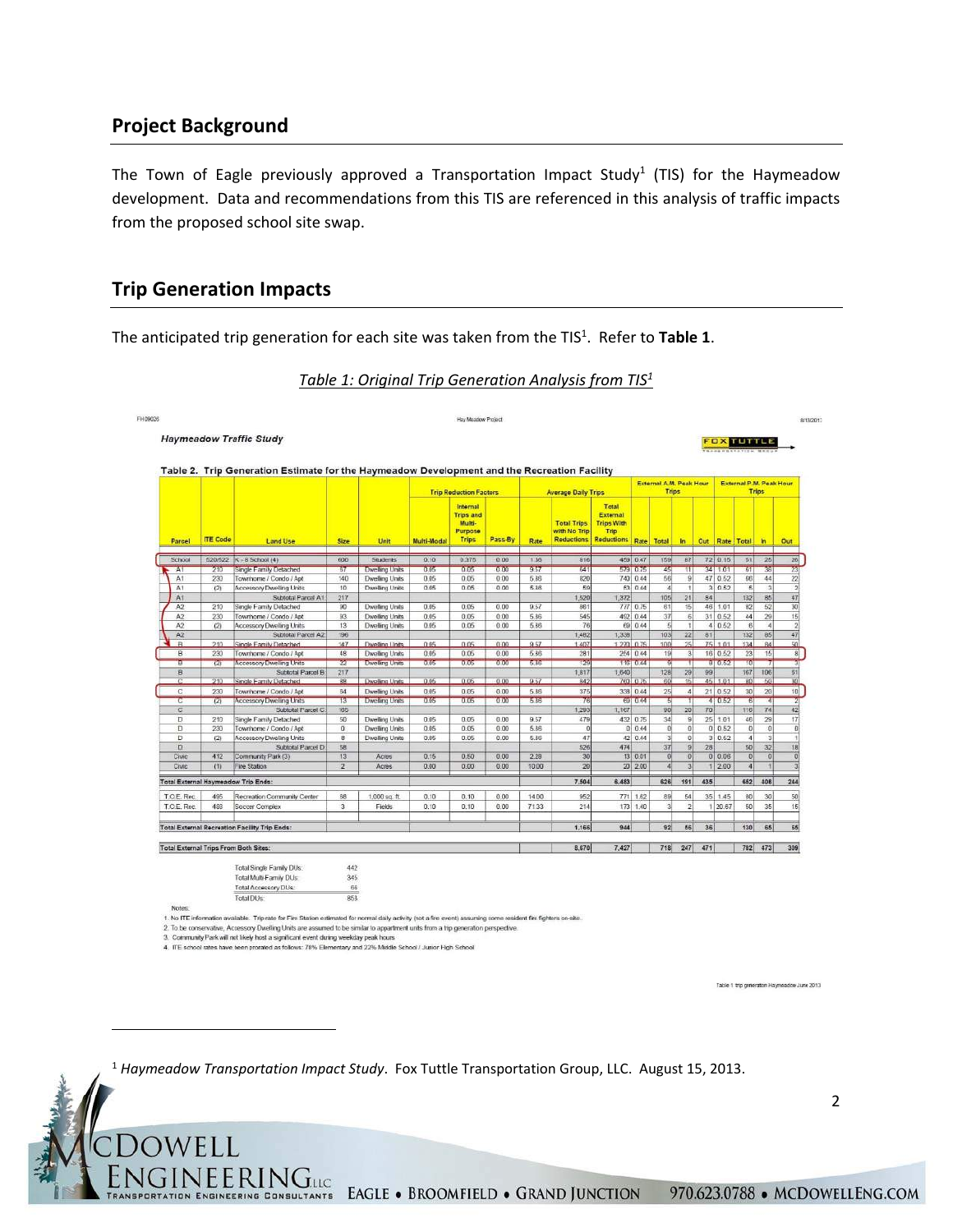A comparison of the sites to be swapped results in a net increase of daily trips for Neighborhood A. However, peak morning hourly trips are anticipated to be higher at the new school site. A comparison of the trip generation is included in **Table 2**. These trip generation calculations are based upon ITE's national trip generation methods<sup>2</sup>. Reductions were already taken in the TIS for the school site's multimodal (pedestrian and bicycle), internal Haymeadow trips, and multi‐purpose trips.

| <b>Time</b>                          | <b>Weekday Trips</b><br>(vpd) | <b>Peak AM Trips</b><br>Inbound (vph) | <b>Peak AM Trips</b><br>Outbound (vph) | <b>Peak PM Trips</b><br>Inbound (vph) | <b>Peak PM Trips</b><br><b>Outbound (vph)</b> |  |  |  |  |  |  |  |
|--------------------------------------|-------------------------------|---------------------------------------|----------------------------------------|---------------------------------------|-----------------------------------------------|--|--|--|--|--|--|--|
| Neighborhood A                       |                               |                                       |                                        |                                       |                                               |  |  |  |  |  |  |  |
| Original-<br><b>School Site</b>      | $-459$                        | $-87$                                 | $-72$                                  | $-25$                                 | $-26$                                         |  |  |  |  |  |  |  |
| Proposed - 112<br><b>Multifamily</b> | $+592$                        | $+7$                                  | $+37$                                  | $+35$                                 | $+18$                                         |  |  |  |  |  |  |  |
| <b>Difference</b>                    | $+133$                        | -80                                   | $-35$                                  | $+10$                                 | -8                                            |  |  |  |  |  |  |  |
| Neighborhood B & C                   |                               |                                       |                                        |                                       |                                               |  |  |  |  |  |  |  |
| Original - 112<br><b>Multifamily</b> | $-592$                        | $-7$                                  | $-37$                                  | $-35$                                 | $-18$                                         |  |  |  |  |  |  |  |
| Proposed -<br><b>School Site</b>     | $+459$                        | $+87$                                 | $+72$                                  | $+25$                                 | $+26$                                         |  |  |  |  |  |  |  |
| <b>Difference</b>                    | $-133$                        | $+80$                                 | $+35$                                  | $-10$                                 | $+8$                                          |  |  |  |  |  |  |  |

#### *Table 2: Summary of Original and Proposed Trips*

vpd = vehicles per day; vph = vehicles per hour

The proposed land use swap results in the following changed in traffic patterns.

- Neighborhood A
	- o Net increase in daily trips of 133vpd. This is increase is caused because residential units are more likely to travel throughout the day than school traffic. This daily traffic increase will not be as noticeable as hourly traffic increases.
	- o Decrease of 115vph in morning traffic. This is because residential traffic is less intensive in the morning than school traffic.
	- o Comparable (+2vph) evening peak hour traffic.
- Neighborhood B & C
	- o Net decrease in daily trips of 133vpd.
	- o Increase in morning traffic due to the school drop‐off peak traffic. This is typically an intensive travel time for 20 – 30 minutes before school starts.
		- **Extra 80vph inbound to the school.**
		- Extra 35 vph leaving after school drop off.
	- o Comparable (‐2vph) evening peak hour traffic.

**EERINGILG** 

<sup>2</sup> *Trip Generation, 8th Edition*, Institute of Transportation Engineers, 2008.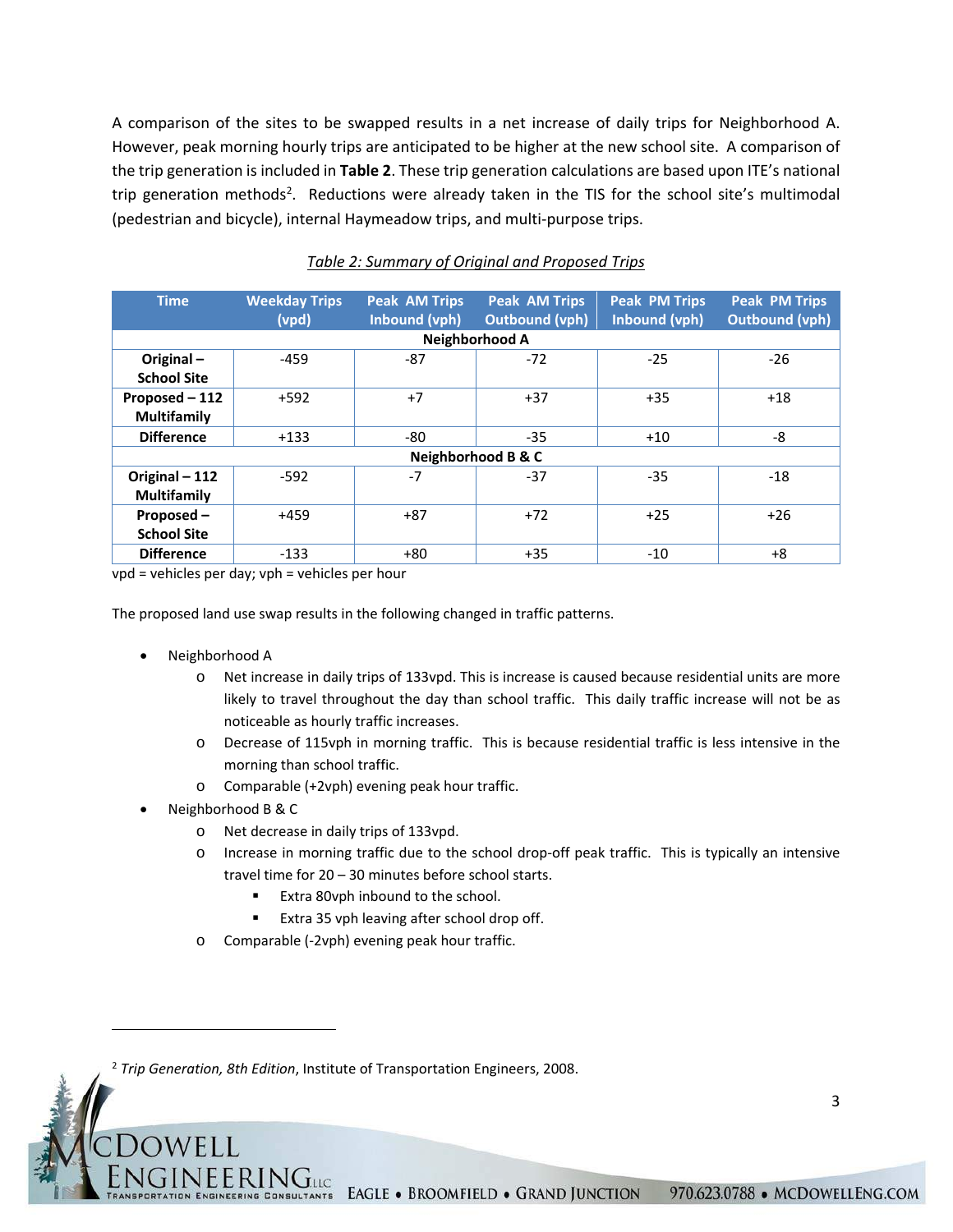The increase in daily traffic at Neighborhood A will not be noticeable on the roadway network. The daily traffic increase is anticipated because residential units are more likely to travel throughout the day than school traffic. Neighborhood A is not anticipated to see a significant impact in hourly travel.

The largest impact of the proposed land use swap is the additional 115vph caused by the morning school drop‐off traffic on Neighborhood B. This traffic increase is typically caused by an intensive travel time for 20 – 30 minutes before school starts. This impact is discussed in detail below.

# **Morning School Traffic Impacts on Neighborhood B**

The original TIS made a general assumption in applying the directional distribution of the site-generated traffic to the entire Haymeadow site. Each land use will have its own unique pattern of where cars are coming from and going to. For example, the elementary school portion of the school site will likely draw largely from the future Haymeadow residents. Therefore, the original TIS anticipated that 280 morning and 91 evening peak hour trips would be a combination of pedestrian, bicycle, internal Haymeadow trips, and multi-purpose trips such as a parent dropping off a student on their way to work. Haymeadow has incorporated numerous sidewalk and trail improvements into the development, increasing the likelihood of students walking and biking to school.

# **Transportation Infrastructure Impacts and Conclusion**

OWELI

**EERINGuc** 

The additional 115 vph (80vph in / 35vph out) during the school's morning drop-off caused by the school site swap would likely all be external trips, accessed by Sylvan Lake Road or Ouzel Lane.

It is likely that approximately 2/3 of the additional traffic (53vph in / 23vph out) to new school location will access the school site via Sylvan Lake Road, as it provides the fastest travel time from Eagle Ranch and the surrounding neighborhoods. This will only increase traffic on Sylvan Lake Road from the original school site to the new school site, as the traffic was previously accounted for at the original school site. The Sylvan Lake Road extension into the Haymeadow property was adequately designed with two 11' wide travel lanes and a 5-foot-wide paved shoulder on each side to serve as on-street bike lanes. The Sylvan Lake Road corridor will also include a separated 10‐foot‐wide bicycle/pedestrian path. This path will connect to the existing trails and sidewalks to the new Haymeadow development.

The remaining 1/3 of the additional morning traffic (27vph in / 12vph out) caused by the school site swap will likely access the school via Ouzel Lane. This may add to the southbound left turn movement from Brush Creek Road to Ouzel Lane towards the Haymeadow project. The configuration of the Brush Creek Road and Ouzel Lane intersection should be studied prior to the time of Final Plat.

The future school site should be designed to accommodate the anticipated queues within the school property. The configuration of the school site circulation will directly impact operations and travel on the adjacent street network. The school's proposed circulation and operations should be reviewed by the Town's Traffic Engineer.